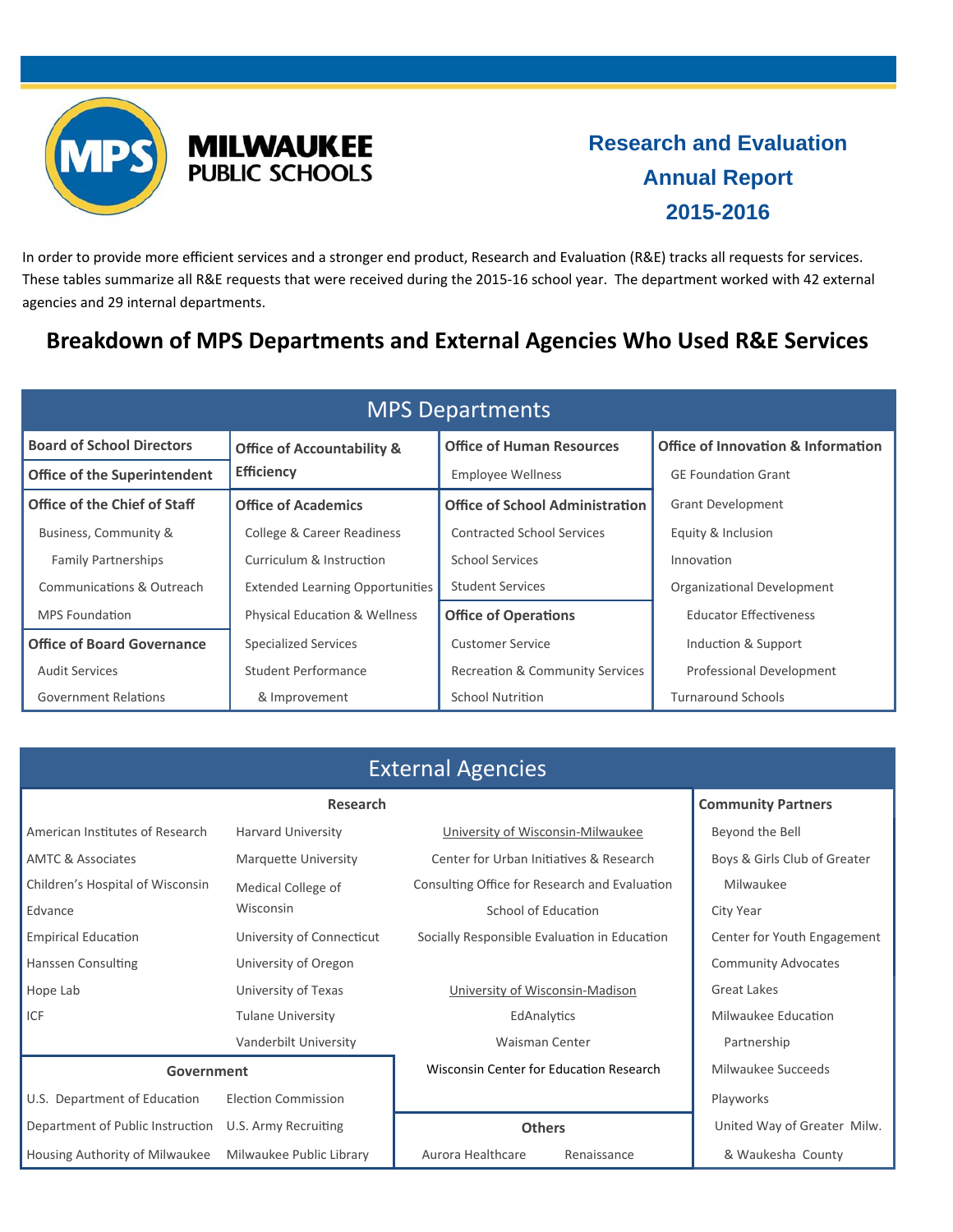Research

**Program Evaluation** 

**2014‐2015 2015‐2016**

**2014‐2015 2015‐2016**

Data Extracts

**2014‐2015 2015‐2016**

**4 8**

**34 26**

Research requests may not answer how well a program or policy is working. Instead, these questions may simply describe or help us better understand how various policy and program levers are impacting the district's work. For example, a study examined the district's music program, including certified music teachers, enrollment in music courses and courses offered for the past five years.

These projects focus on specific MPS programs, including traditional academic programs, after school and summer programs and intervention and supplemental programs. The degree of difficulty regarding the analysis of these programs is as varied as the scope and focus of the programs themselves. Some projects were completed in a day or two, while others required a week or more.

# **91 87**

#### **External Extracts: 66%**

Requests for data come in many sizes and serve many purposes. Requests can be simple, such as filling a request for graduation data. At other times, these requests can be more complex, such as compiling metrics for partnership and charter school grants. Requests may be completed using data from the data warehouse, stu‐ dent information system or other existing data files. Sixty-six percent of the data extracts processed were external requests.

## **Additional Projects**

#### **Comprehensive Evaluation Plan**

R & E is currently piloting the Comprehensive Evaluation Plan, which embeds performance metrics in the contracts of service providers who deliver additional programming to meet service gaps in our schools. One contract was successfully piloted in the 15-16 school year, which has allowed R & E to modify the process to best meet the needs of the district and the participating partners. The Comprehensive Evaluation Plan will expand to include additional content areas and service providers in the upcoming school year.

#### **ReflecƟon Process**

The Reflection Process is based on the Focused Conversation model that was developed by the Canadian Institute of Cultural Affairs.[1] It is a series of questions that serves as the process for a school team (e.g. learning team) to discuss a school's strategic plan and progress towards goals in a systematic and sustainable way. The process facilitates a conversation between all participating members to get an overview of the progress and consider next steps. It is important that these conversations are held around data that can lead to meaningful reflection on school-based norms and practices.

[1] Standfield, R.B. (2000). The Art of Focused Conversation: 100 Ways to Access Group Wisdom in the Workplace, Bariola Island, BC, Canada: New Society Publish-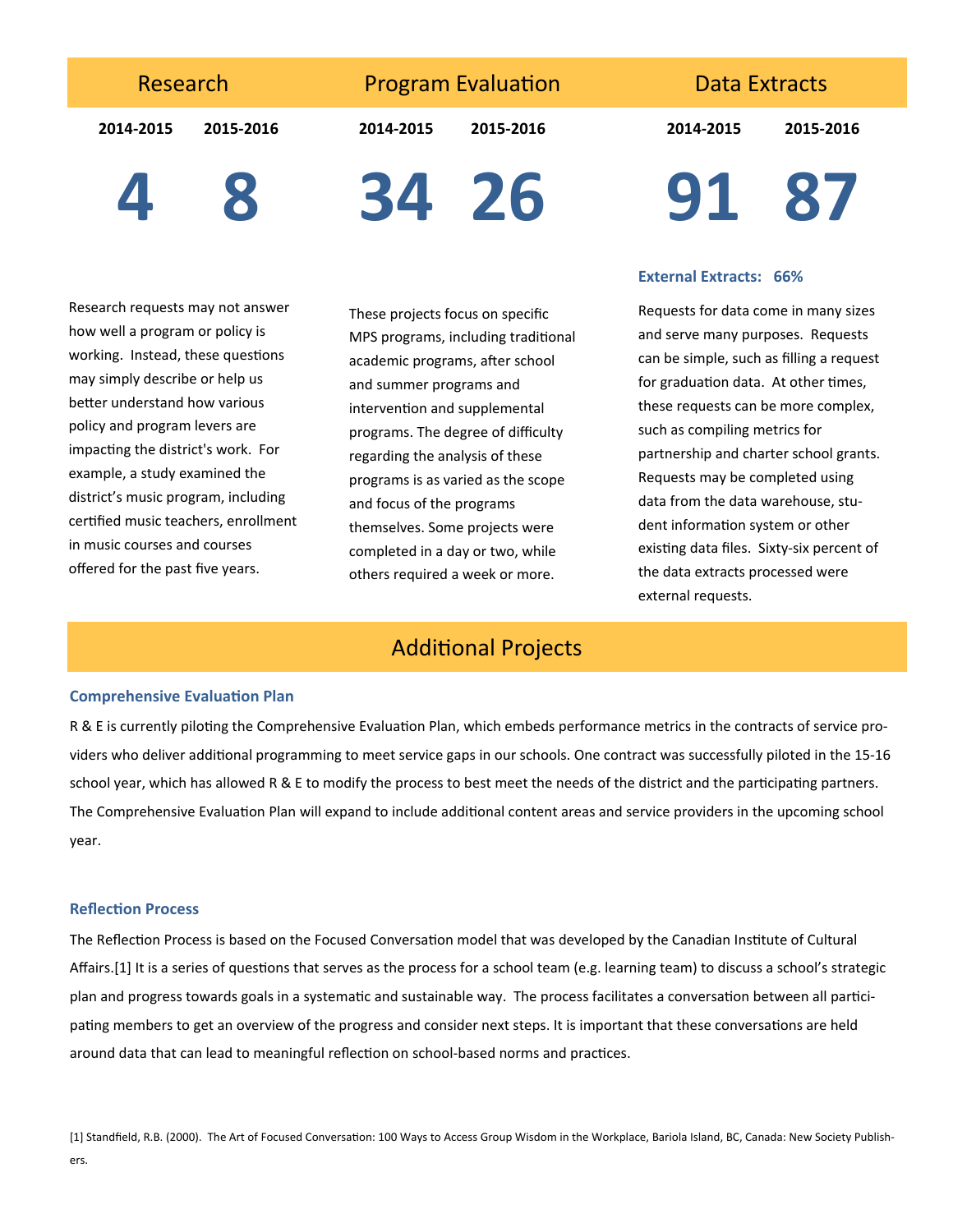| <b>Research Reviews</b> |                                                                                                                                                                                                                                                                                                                                                        |           |           |  |  |
|-------------------------|--------------------------------------------------------------------------------------------------------------------------------------------------------------------------------------------------------------------------------------------------------------------------------------------------------------------------------------------------------|-----------|-----------|--|--|
|                         | The department re-established a monthly Research Review series during the 2014-<br>2015 school year (September through June), in which staff or the district's external<br>research partners present on a relative research topic. Research reviews were held<br>again last school year. The topics for the 2015-2016 Research Review series included: | 2014-2015 | 2015-2016 |  |  |
| September               | Creating Better Outcomes in a Complex Environment<br>Presented by the Research and Evaluation Staff                                                                                                                                                                                                                                                    |           |           |  |  |
| November                | Collective Impact of the Transformative Reading Instruction Model<br>Presented by Dr. Rachel Lander, University of Wisconsin-Milwaukee<br>Debbie Kuether, MPS K-12 Literacy<br>Danae Davis, Milwaukee Succeeds                                                                                                                                         |           |           |  |  |
| December                | The Spark of Literacy: Results from a Randomized Control Trial<br>Presented by Dr. Curtis Jones, University of Wisconsin-Milwaukee<br>Pat Marcus, Boys and Girls Club of Greater Milwaukee                                                                                                                                                             |           |           |  |  |
| January                 | Data-Based Decision-Making for Improving School Culture and Climate<br>Presented by Dr. Amy Nelson Christensen, MPS Research and Evaluation<br>Dr. Curtis Jones, University of Wisconsin-Milwaukee                                                                                                                                                     |           |           |  |  |
| February                | The Impact of Play<br>Presented by Dr. William Massey, Concordia University<br>Brett Fuller, MPS Health, Physical Education, and Safe and Supportive Schools<br>P.J. Dever, Playworks                                                                                                                                                                  |           |           |  |  |
| March                   | Credit Recovery: Helping MPS Students Fill-in Some of the Potholes on the Road to Graduation<br>Presented by Dr. Curtis Jones and Rose Hennessey, University of Wisconsin-Milwaukee<br>James Sokolowski, MPS GEAR-UP Coordinator<br>Marc Sanders, MPS Research and Evaluation                                                                          |           |           |  |  |
| May                     | Towards Contextually Responsive Leadership<br>Presented by Dr. Raji Swaminathan, University of Wisconsin-Milwaukee<br>Dr. Latish Reed, MPS Equity Specialist                                                                                                                                                                                           |           |           |  |  |

### **Research Applications**



**2014‐2015 2015‐2016**

**75 80**

A new research application process was implemented last year. The department met with local universities to explain the district's research agenda as well as the new process.

The department approved 80% of the 80 projects submitted in the 2015‐16 school year, down from 83% for the previous school year.